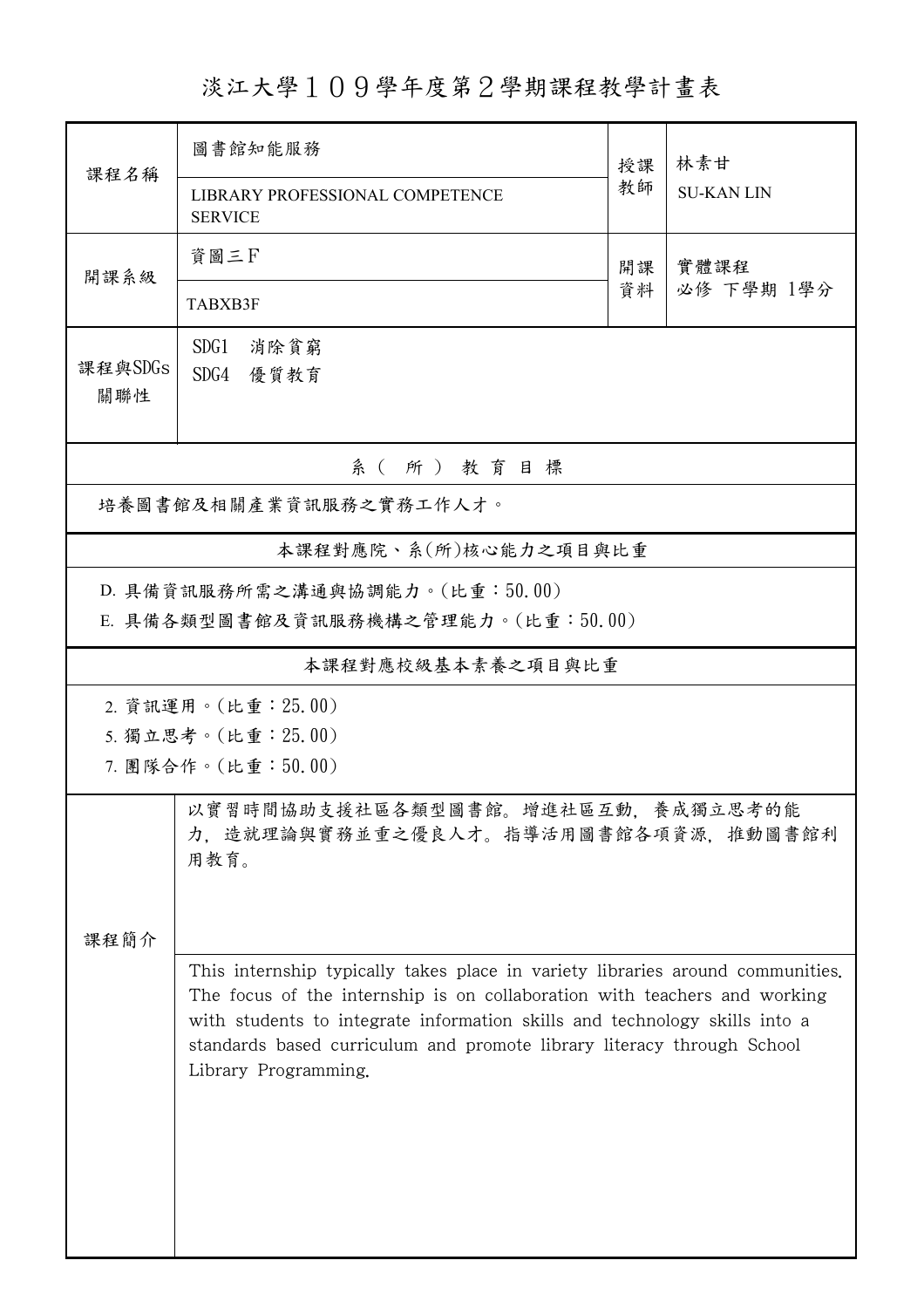## 本課程教學目標與認知、情意、技能目標之對應

將課程教學目標分別對應「認知(Cognitive)」、「情意(Affective)」與「技能(Psychomotor)」 的各目標類型。

一、認知(Cognitive):著重在該科目的事實、概念、程序、後設認知等各類知識之學習。

二、情意(Affective):著重在該科目的興趣、倫理、態度、信念、價值觀等之學習。

三、技能(Psychomotor):著重在該科目的肢體動作或技術操作之學習。

| 序<br>號         | 教學目標(中文)                   |                                                          |     | 教學目標(英文)                                                              |                                       |  |
|----------------|----------------------------|----------------------------------------------------------|-----|-----------------------------------------------------------------------|---------------------------------------|--|
|                | 書館                         |                                                          |     | 以實習時間協助支援社區各類型圖   Help variety libraries around communities.          |                                       |  |
| $\overline{2}$ |                            | 造就理論與實務並重之優良人才                                           |     | Integrate information skills and technology skills                    |                                       |  |
| $\overline{3}$ | 書館利用教育                     | 指導活用圖書館各項資源,推動圖                                          |     | The implementation and arrangement of library<br>instruction courses. |                                       |  |
|                |                            |                                                          |     | 教學目標之目標類型、核心能力、基本素養教學方法與評量方式                                          |                                       |  |
| 序號             | 目標類型                       | 院、系 $(\kappa)$<br>核心能力 基本素養                              | 校級  | 教學方法                                                                  | 評量方式                                  |  |
| 1              | 技能                         | DE                                                       | 257 | 實作、體驗                                                                 | 討論(含課堂、線<br>上)、實作、報告(含口<br>頭、書面)、活動參與 |  |
| 2              | 技能                         | DE                                                       | 257 | 實作、體驗                                                                 | 討論(含課堂、線<br>上)、實作、報告(含口<br>頭、書面)、活動參與 |  |
| $\overline{3}$ | 技能                         | DE                                                       | 257 | 實作、體驗                                                                 | 討論(含課堂、線<br>上)、實作、報告(含口<br>頭、書面)、活動參與 |  |
|                |                            |                                                          |     | 授課進度表                                                                 |                                       |  |
| 週次             | 日期起訖                       | 內 容 (Subject/Topics)                                     |     |                                                                       | 備註                                    |  |
| $\mathbf{1}$   | $110/02/22$ ~<br>110/02/28 | 行前集訓:文化、淡水、新興、鄧公國小、正德國<br>中、竹圍高中、百齡高中、淡水區圖書館、維基、網路<br>等組 |     |                                                                       |                                       |  |
| $\overline{c}$ | $110/03/01$ ~<br>110/03/07 | 228紀念日                                                   |     |                                                                       | 放假一天                                  |  |
| 3              | $110/03/08$ ~<br>110/03/14 | 出隊服務                                                     |     |                                                                       |                                       |  |
| 4              | $110/03/15$ ~<br>110/03/21 | 出隊服務                                                     |     |                                                                       |                                       |  |
| 5              | $110/03/22$ ~<br>110/03/28 | 出隊服務                                                     |     |                                                                       |                                       |  |
| 6              | $110/03/29$ ~<br>110/04/04 | 行政教學觀摩日                                                  |     |                                                                       |                                       |  |
| 7              | $110/04/05$ ~<br>110/04/11 | 清明節<br>放假一天                                              |     |                                                                       |                                       |  |
| 8              | $110/04/12$ ~<br>110/04/18 | 出隊服務                                                     |     |                                                                       |                                       |  |